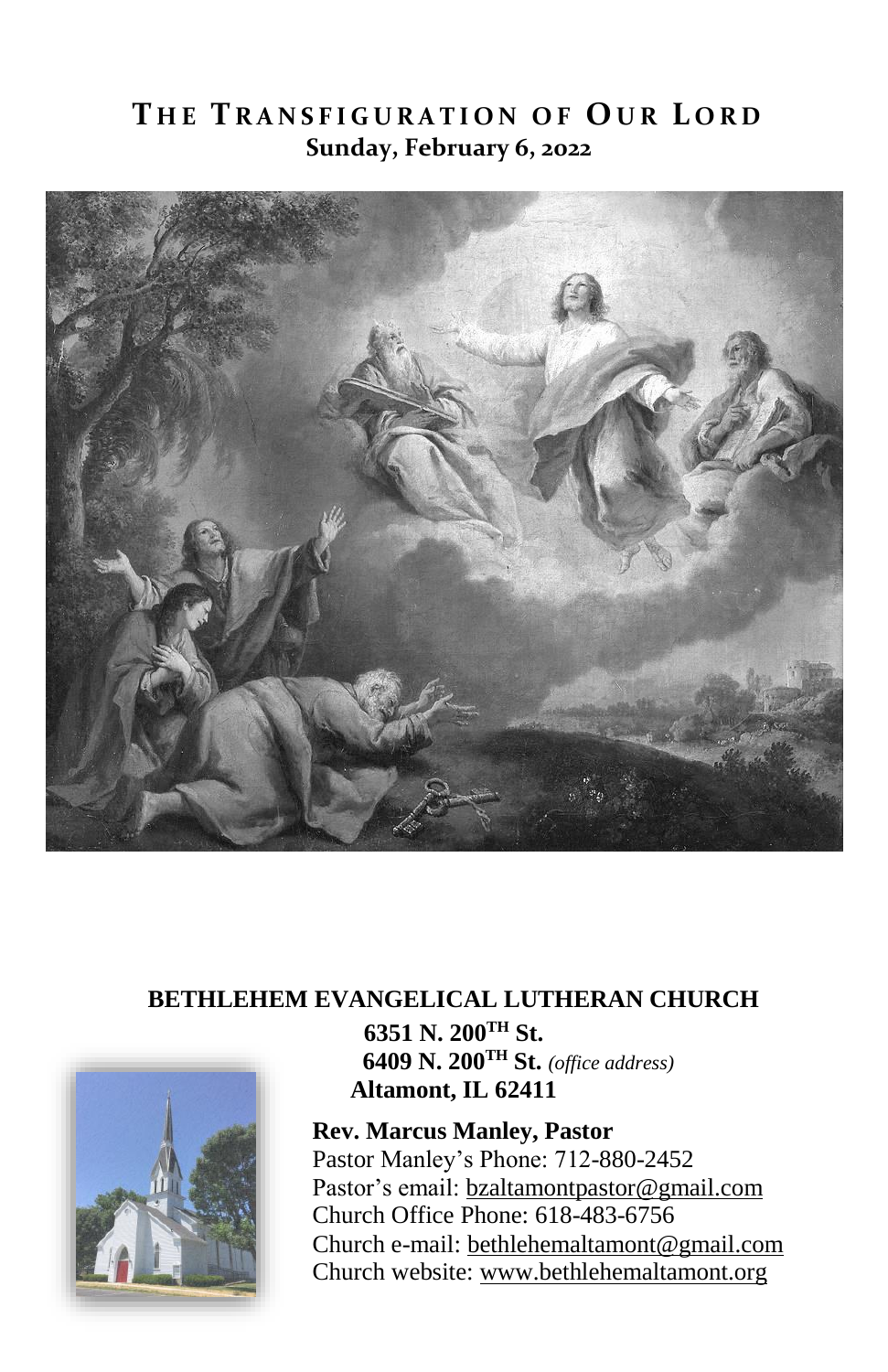*Welcome to Bethlehem Evangelical Lutheran Church, we are happy you are here today. It is customary when you enter the church nave to observe silence for meditation during your silent prayer, the ringing of the bells, and the prelude, in order to prepare you for the beginning of the worship service.* 

*Thank you for joining us today and God's Blessings.*

**Prayers Andrews Community Community Andrews Andrews Andrews Andrews Andrews Andrews Andrews Andrews Andrews Andrews** 

*Prayer before worship: Almighty God, You know we live in the midst of so many dangers that in our frailty we cannot stand upright. Grant strength and protection to support us in all dangers and carry us through all temptations; through Jesus Christ, Your Son, our Lord, who lives and reigns with You and the Holy Spirit, one God, now and forever. Amen*

#### **In our prayers we remember:**

Those in need of healing & comfort: *Vanessa Adams, Benning Family, Hilma Berg, Jim Brasel, Tiffany Dunaway, Bernice Graumenz, Tim Mueller, Luella Rubin, Karen Stuemke, Steve Voelker, Gene Wharton, Gary Wendling, Marcella Wolf and Lilly Wright.*

Those celebrating **Birthdays**: (02/06 – 02/12) 02/08 – Heather Webb; 02/09 – Marcus Benning; 02/10 – Kerigan Phillips, Mike Wolff

**Church News State State State State State State State State** 

Communion Note – diluted wine is available, please request prior to worship service. 

**Adult Bible -** Why? In the Liturgy – (time permitting)

- Why is Christian worship liturgical?

- Why do we worship on Sunday?

-Why do they call worship *"The Mass"*? Should we?

### **Trustee's Report:**

Offering collected for the Home Purpose General Fund on January 30: \$5,042  *Weekly amount needed for Bethlehem's tuition students to ALIS \$3,238.46 Weekly budgeted for salary and home purpose in addition to tuition .....................\$2,733.54 Weekly total \$5,972.00* Loose change in the offering plate has been designated for the LWML Mites.

Church Window Project Fund total: \$13,987 (Total amount needed: \$55,000)

**Parsonage Basement Repair Project -** Motion was accepted at the January 23, 2022 Voters' Assembly to accept the bid of \$13,105 from Woods Basement to repair the parsonage basement. Funds for the bid will come out of the Home Purpose General Fund. Anyone who wishes to donate to the project may do so through their gift to the General Home Purpose Fund.

**Special Voters' Assembly TODAY** – Sunday, February 6, following the worship service, to discuss and vote on the final draft of the ALIS constitution. (Copies of the proposed constitution are available in the narthex)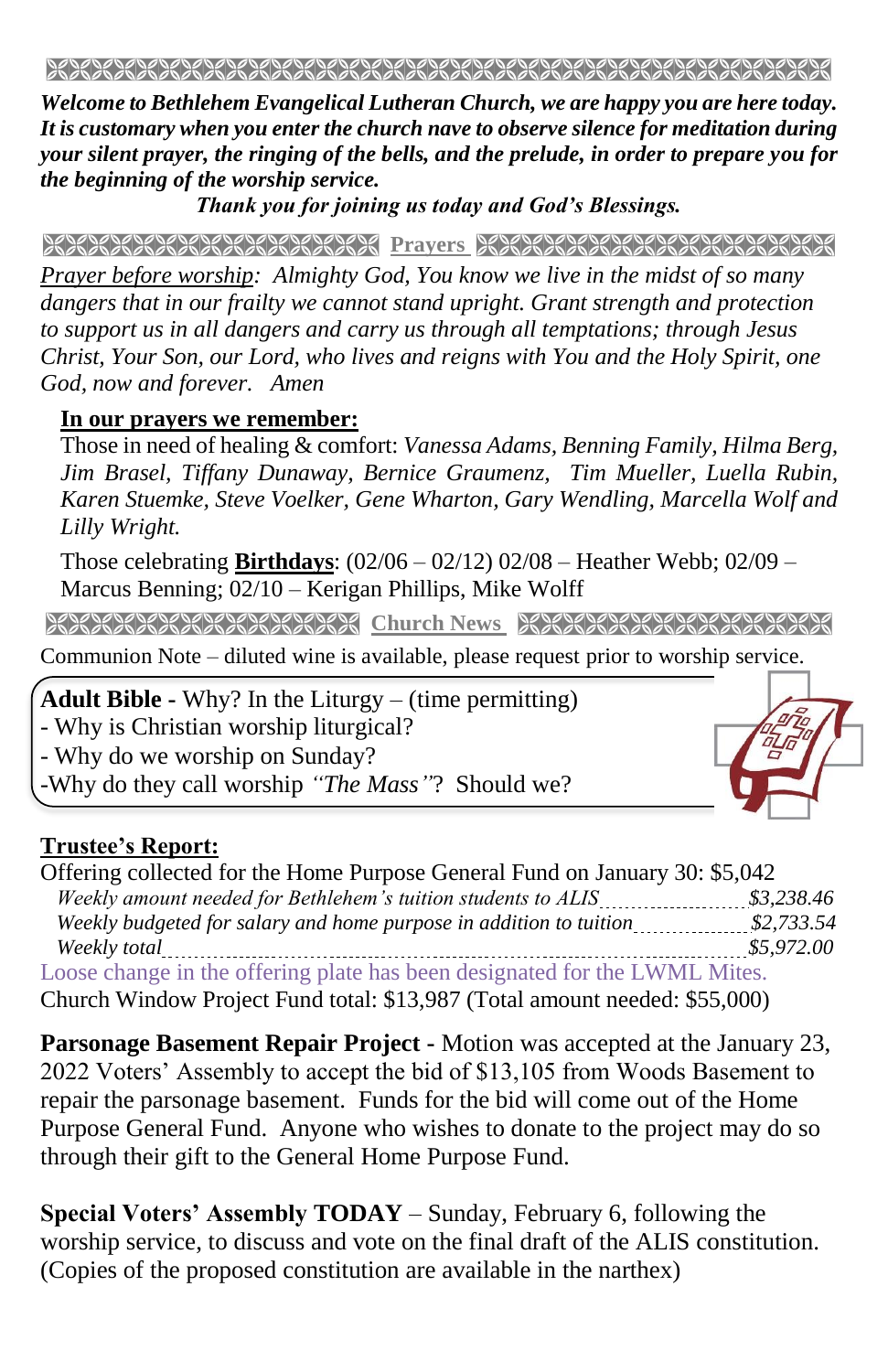

## **Lutheran Braille Workers**

*Vision - Equipping and enabling people in sharing the Gospel with all individuals who are Blind or Visually Impaired. Mission - All people in the world who are Blind or Visually Impaired will have free access to the Good News of Jesus Christ as Savior.*

Did you know that Bethlehem volunteers work at an LBW center located at St. John's Effingham every second Tuesday of the month? These volunteers help produce some of the large print Christian materials available through LBW. **Bethlehem is scheduled to work this Tuesday, February 8.** To volunteer to help with this ministry, please contact Mary Schmidt or the church office.

**BETHLEHEM HISTORY – ECCCMAND** early history of *Bethlehem Ev.*<br> *Lutheran Church* (*zum Kripple* **-**  $\overrightarrow{S}$ **OSTPONED** and the featured presentation for the Winter Lecture S *Lutheran Church (zum Kripplein Charge Christian Church (zum Kripplein Christian Christian Christian Christian Christian Christian Christian Christian Christian Christian Christian Christian Christian Christian Christian C* Winter Lecture Series on  $\Lambda$  POST be determined to pm at the Effingham County Museum.

**EXEM District & Synod News, Regional Items & Acknowledgments** 

**LWML – Read-Through-the-Bible-In-One-Year –** February calendar is in the narthex. You may also find the calendars on the LWML website by following this link:[https://www.lwml.org/posts/free-resources/read-through-the-bible-in](https://www.lwml.org/posts/free-resources/read-through-the-bible-in-one-year)[one-year.](https://www.lwml.org/posts/free-resources/read-through-the-bible-in-one-year) *Link is also available on our church Facebook page.*

**Trivia Night Fundraiser at Immanuel, Altamont Parish Hall-** Mark your calendars for February 11th! The LCMS Gathering youth will be holding a trivia night fundraiser. Doors open at 6:30, trivia starts at 7 pm! \$10 per participant. Max 10 ppl in a group. Come with a group or come by yourself! \$2 per person discount will be given to those who sign up on or before Feb. 1st. Text Sara Ruding 618-704-8510.

**ALIS will be accepting applications for 4th grade teaching position** that will be available next year as Mary Zumwalt is planning to retire. Applications and nominations will be accepted from January 22 through February 7. Resumes may be sent electronically to [robiflach@alisrockets.com](mailto:robiflach@alisrockets.com) or dropped off at the school office. ALIS has a mailbox next to front doors of the school if dropping off after hours.

**92nd CID Lutheran Layman's League Convention-** March 5th, 2022 at Mt. Calvary Lutheran Church, 2055 South Franklin Street Road, Decatur. We are pleased to have as our speaker Dr. Walter Maier III. Registration will begin at 8:30, The Convention will begin 9:30. The registration fee is \$20.00. For more information contact Danny Magelitz [dmagelitz@hotmail.com.](mailto:%20dmagelitz@hotmail.com) Or (217) 622-7015